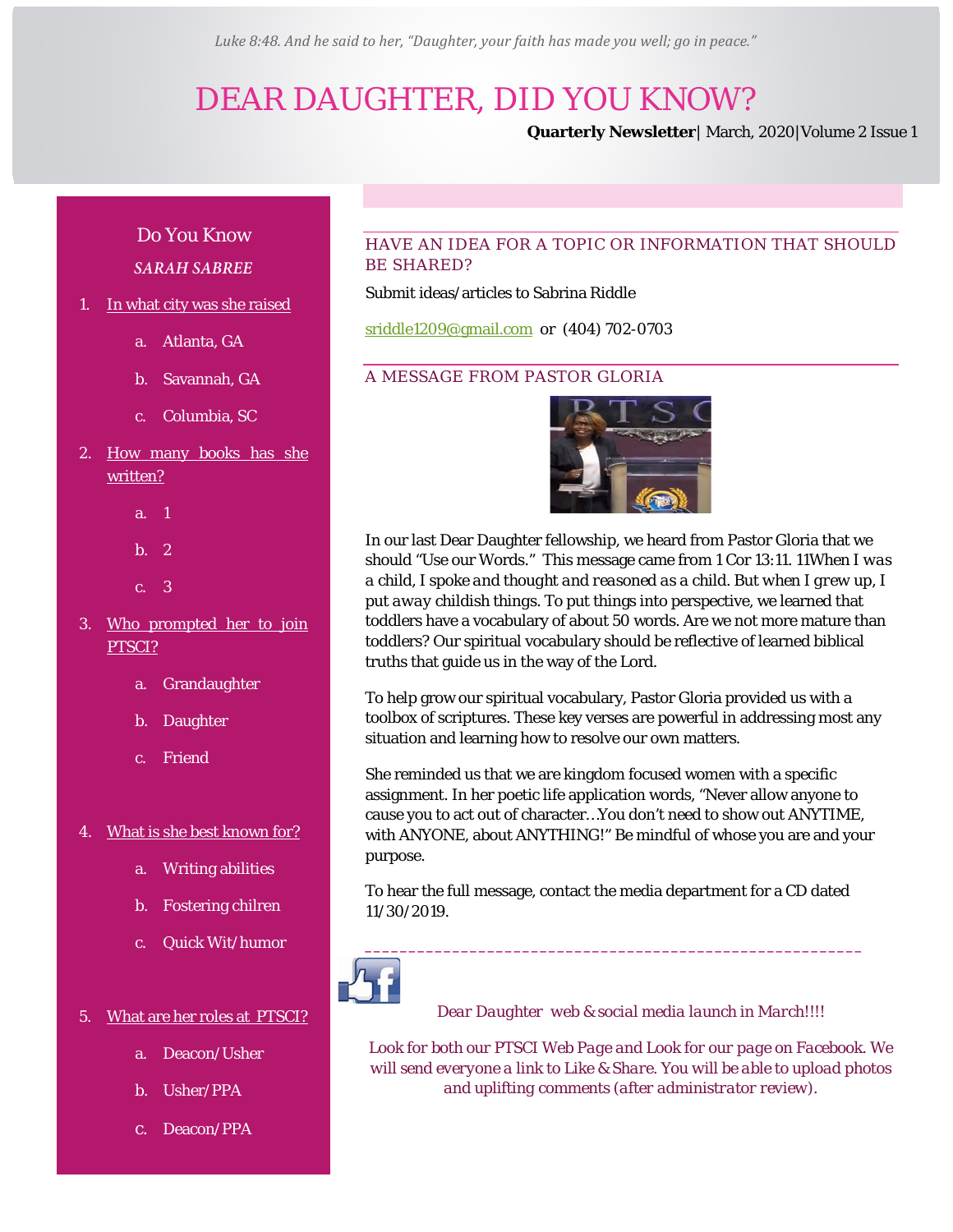## HEALTH

## *February is Heart Month "Love your Heart"*

February is American Heart Month, a federally designated event made possible by President Lyndon Johnson in February of 1964. Today heart disease is the leading cause of death in men and women in the United States. Every, 1 in 4 deaths are caused by heart disease.

One in three deaths is related to heart disease and stroke. As women we need to make lifestyle changes. Heart disease can often be prevented when people make healthy choices and manage their health conditions. Many of us in the congregation are As health care professionals and we encourage you to make health changes to lower the risk of developing heart disease. The changes are minor, with major benefits.

- 1. Schedule a visit with a doctor to talk heart health
- 2. Know your numbers (Blood Pressure, Cholesterol, HBA1c)
- 3. Increase healthy eating (less fats, more greens)
- 4. Watch your weight
- 5. No smoking and stay away from second-hand smoking
- 6. Take medication as prescribed
- 7. Reduce stress (keep your mind renewed- Focused on Christ )
- 8. Get active and exercise

According to the American Heart Association 80% of cardiac and stroke events could be prevented with education and action. Let us all commit to a healthy lifestyle. Small changes can make a big difference.

*3 John 1:2 Beloved I wish above all things that thou may prosper and be in good health, even as thou soul prospers*.



**SET YOUR CLOCKS**

## **SPRING FORWARD ON MARCH 8TH**